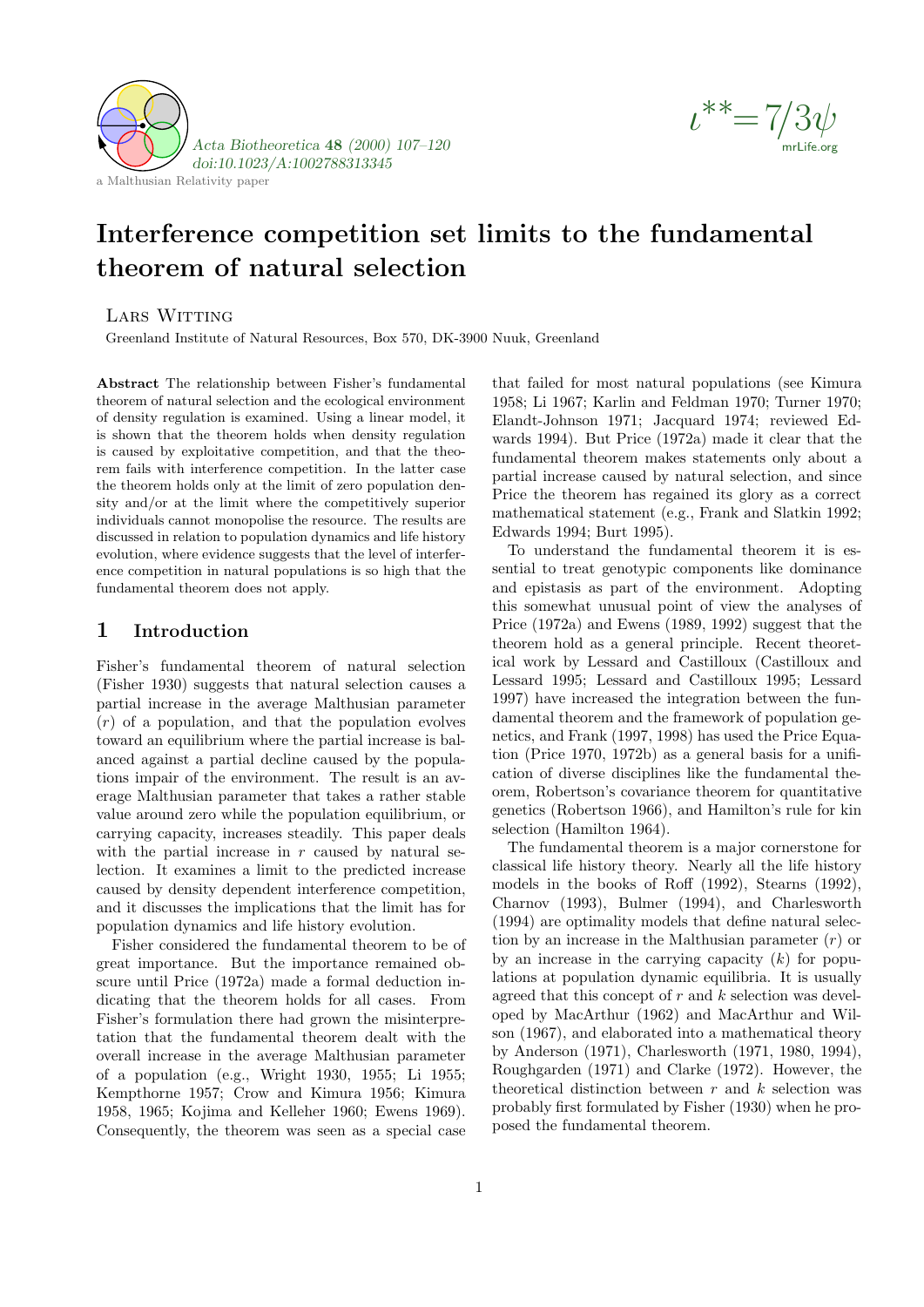Fisher defined fitness as the Malthusian parameter, usually denoted  $r$ , but denoted  $m$  by Fisher. This parameter is the solution to the Euler equation and it "measures fitness by the objective fact of representation in future generations" (Fisher, 1958 p. 37). The fundamental theorem deals with a partial increase in fitness, but as explained by Price (1970), Fisher's first definition of the theorem (Fisher 1930) was unclear because it did not specify what Fisher meant with the term increase in fitness. This was specified in 1941:

the rate of increase in the average value of the Malthusian parameter ascribable to natural selection . . . is . . . equal to the genetic variance of fitness (Fisher, 1941:57)

As pointed out by Price (1972a), the term "ascribable to natural selection" indicates that the increase in  $r$  is a partial increase and that the total change contains also other parts. In "The Genetical Theory of Natural Selection" Fisher discussed these remaining parts in the light of density regulation, and he concluded that

The balance left over when from the rate of increase in the mean value of m produced by Natural Selection, is deducted the rate of decrease due to deterioration in the environment, results not in an increase in the average value of m, for this average value cannot greatly exceed zero, but principally in a steady increase in population. (Fisher, 1958:45-46)

In other words, apart from the partial increase in  $r$  $(m)$  caused by natural selection, there is a partial decline in  $r$  caused by density regulation, and for populations in population dynamic equilibrium the two partial rates have the same absolute value so that the total change in  $r$  is zero, while the carrying capacity increases steadily. Hence, dependent upon the density dependent situation, natural selection can be understood either in terms of a partial increase in  $r$  and/or in terms of a continuous increase in k.

This hypothesis of  $r$  and  $k$  selection is essential for classical life history theory. If natural selection generates a partial decline in  $r$  it makes no sense to define natural selection by optimality models that are based on a partial increase in  $r$ . Since Prout  $(1980)$  and Mueller and Ayala (1981) it has been known that it is not strictly true that natural selection generates an increase in r. Nevertheless, recent work on the fundamental theorem suggests that it holds as a general principle (e.g., Price 1972a; Ewens 1989, 1992; Castilloux and Lessard 1995; Lessard and Castilloux 1995; Frank 1997), and it is often argued that the critique

against the theorem (e.g., Wright 1930, 1955; Li 1955; Kempthorne 1957; Crow and Kimura 1956; Kimura 1958, 1965) fails because the critique deals with a total change in  $r$  while Fisher considered only a partial increase. In this paper it is shown that the distinction between a partial and a total change in r does not save Fisher's idea of a partial increase in r. Section 2 shows that a partial increase in  $r$  caused by natural selection is expected for the case with exploitative competition, but Section 3 shows that a partial increase is not expected for the case with interference competition. Although these results hold theoretically the fundamental theorem may still apply to natural populations. This would be the case if the selection pressure on the Malthusian parameter in natural populations were determined by exploitative competition. In section 4 it is discussed whether evidence among natural populations favours the hypothesis that the selection pressure on the Malthusian parameter is determined predominantly by exploitative or interference competition.

## 2 Exploitative competition

In this section it is shown that the fundamental theorem of natural selection holds for the situation with exploitative competition and no interactions among individuals and genotypes. To show this let the average Malthusian parameter  $(r)$  among the individuals in a population be defined as

$$
r = \tilde{r} + \epsilon \tag{1}
$$

where  $\tilde{r}$  is the average intrinsic Malthusian parameter, which represents the intrinsic or additive genetic component to the Malthusian parameter, and  $\epsilon$  is the environmental component that, in accordance with Fisher (1958) and Price (1972a), reflects both the ecological environment and genotypic components like dominance and epistasis. This definition implies that the additive genetic variance in  $r$  is equivalent with the additive genetic variance in  $\tilde{r}$ .

This study deals with limitations to the fundamental theorem imposed by density dependent interference competition and, thus, for simplicity, it can be assumed that the genotypic environment is constant. Density regulation by exploitative competition can then be defined as

$$
\epsilon = \hat{\epsilon} - \gamma_{\alpha} n \tag{2}
$$

where  $\hat{\epsilon}$  is the environmental component  $\epsilon$  for individuals on unexploited resources,  $n$  is the population density, and  $\gamma_{\alpha}$  density regulation by exploitative compe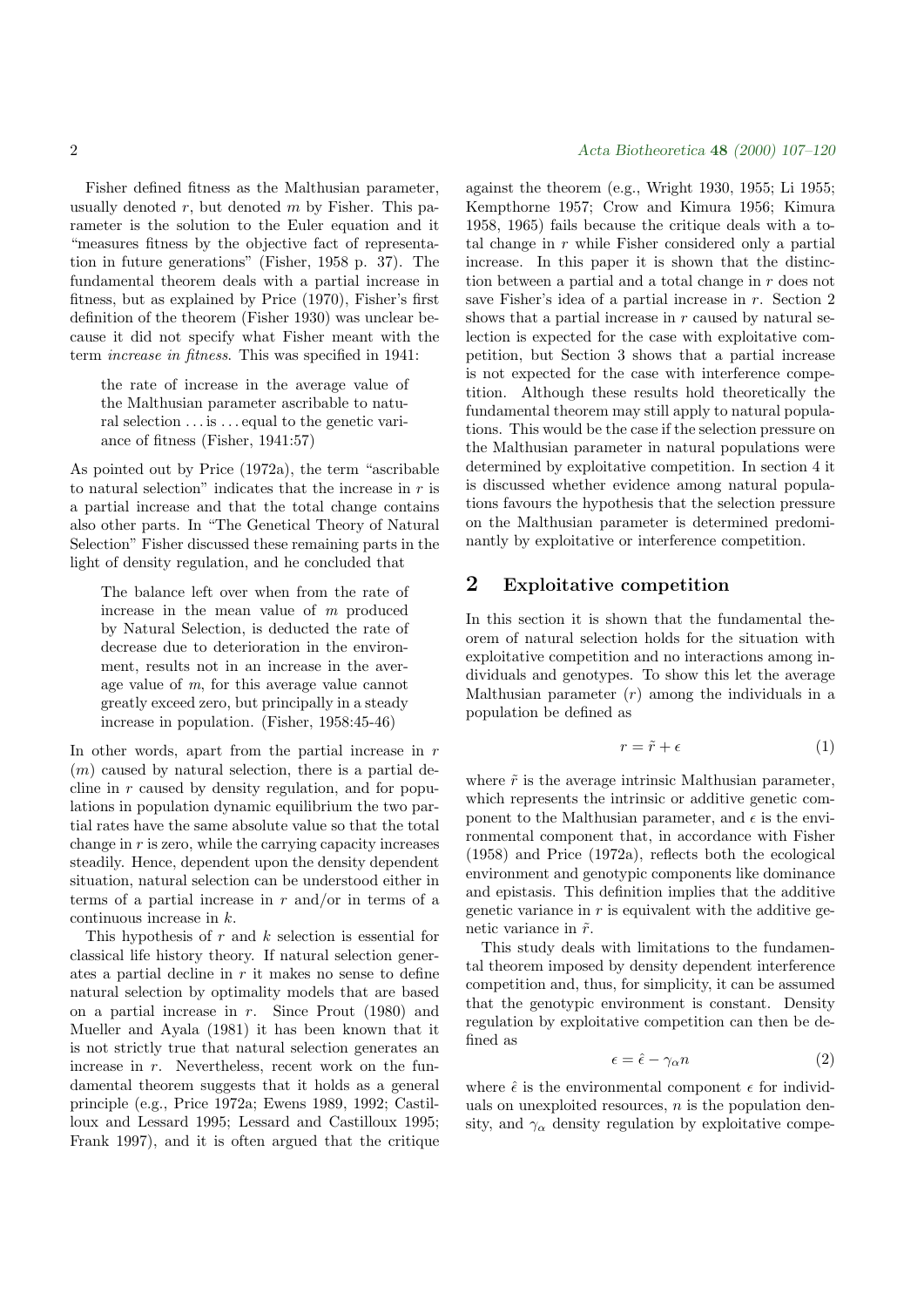tition. Hence, combining eqns 1 and 2,

$$
r = \tilde{r} + \hat{\epsilon} - \gamma_{\alpha} n \tag{3}
$$

$$
= \hat{r} - \gamma_{\alpha} n
$$

where  $\hat{r} = \tilde{r} + \hat{\epsilon}$  is the average Malthusian parameter  $r$  for individuals on unexploited resources. The density at the population equilibrium  $r^* = 0$  is then  $n^* = \hat{r}/\gamma_\alpha$ , with star denoting population equilibrium. At equilibrium

$$
r^* = \tilde{r} + \epsilon^* = 0 \tag{4}
$$

with  $\epsilon^* = \hat{\epsilon} - \gamma_\alpha n^* = -\tilde{r}$  being the environmental conditions at equilibrium.

Following the notation of Price (1972a), the partial change in r ∗ caused by natural selection can be denoted as  $\partial_{ns}r^*/\partial t$ , and the partial change in  $r^*$  caused by the deterioration of the environment as  $\partial_{ec} r^* / \partial t$ . Thus, from eqn 4, it is apparent that  $\partial_{ns}r^*/\partial t$  is equivalent to the evolutionary change in the intrinsic Malthusian parameter  $d\tilde{r}/dt$ , i.e.,

$$
\partial_{ns}r^*/\partial t = d\tilde{r}/dt\tag{5}
$$

As  $dr^*/dt = 0$  by eqn 4, it follows that the partial change in  $r^*$  caused by the deterioration of the environment is

$$
\partial_{ec}r^*/\partial t = d\epsilon^*/dt = -d\tilde{r}/dt \tag{6}
$$

Equation 1, 3, and 4 describe the average fitness of the population as a function of the intrinsic Malthusian parameter of the average variant in the population. The fitness profile for  $\tilde{r}$ , on the other hand, describes the fitness of the ith variant in a population as a function of the intrinsic Malthusian parameter of the ith variant. With exploitative competition all variants in a population at population dynamic equilibrium experience the same environmental conditions  $\epsilon^*$  and, thus, from eqn 4 the fitness of the ith variant is

$$
r_i^* = \tilde{r}_i + \epsilon^* \tag{7}
$$

with  $i$  denoting the  $i$ th variant. The selection gradient on the average intrinsic Malthusian parameter is then

$$
\dot{\tilde{r}} = \lim_{\tilde{r}_i \to \tilde{r}} dr_i^* / d\tilde{r}_i = 1 \tag{8}
$$

From the secondary theorem of natural selection (Robertson 1968) the evolutionary change in the intrinsic Malthusian parameter  $\tilde{r}$  is

$$
d\tilde{r}/dt = \dot{\tilde{r}}\sigma^2 \tag{9}
$$

where  $\sigma^2$  is the additive genetic variance in  $\tilde{r}$  and, thus, also in  $r^*$ . Hence, by eqn 8, the intrinsic Malthusian

The fitness profile, which describes the fitness of the *i*th variant in the population  $(r_i^*)$  as a function of the intrinsic Malthusian parameter of that variant  $(\tilde{r}_i)$ , for three populations that differ in the average intrinsic Malthusian parameter  $(\tilde{r})$ . b) The corresponding selection profile that describes the relative fitness of the average variant  $(\int \dot{r} d\tilde{r})$ as a function of the intrinsic Malthusian parameter of that variant  $(\tilde{r})$ . Populations with  $\tilde{r} < \hat{r} - \hat{\epsilon}$  goes extinct because they have negative growth rates on unexploited resources, i.e.,  $\hat{r} = \tilde{r} + \hat{\epsilon} < 0$ .

parameter increases by a rate equal to its additive genetic variance, i.e., that  $d\tilde{r}/dt = \sigma^2$ . And by eqn 6 the environment deteriorates at the same rate, i.e.,  $d\epsilon^*/dt = -\sigma^2$ . For the population equilibrium  $n^* =$  $\hat{r}/\gamma_{\alpha} = (\tilde{r}+\hat{\epsilon})/\gamma_{\alpha}$  it follows that  $dn^*/dt = d\tilde{r}/dt\gamma_{\alpha}$  and, thus, that the population equilibrium increases steadily at the rate  $dn^*/dt = \sigma^2/\gamma_\alpha$ . It can thus be concluded that no equilibrium is expected for the three parameters  $\tilde{r}$ ,  $\epsilon^*$ , and *n*. Furthermore, from eqn 5 and the evolutionary increase  $d\tilde{r}/dt = \sigma^2$ , Fisher's fundamental theorem of natural selection

$$
\partial_{ns}r^*/\partial t = \sigma^2 \tag{10}
$$

is obtained, stating that the partial change in  $r$  caused by natural selection is equal to the additive genetic variance in r.



1 1.5 2 2.5 3 3.5 4

**Fitness profiles**

Fitness pr

**Contract Contract Contract Contract Contract Contract Contract Contract Contract Contract Contract Contract Co** 

**Fitness**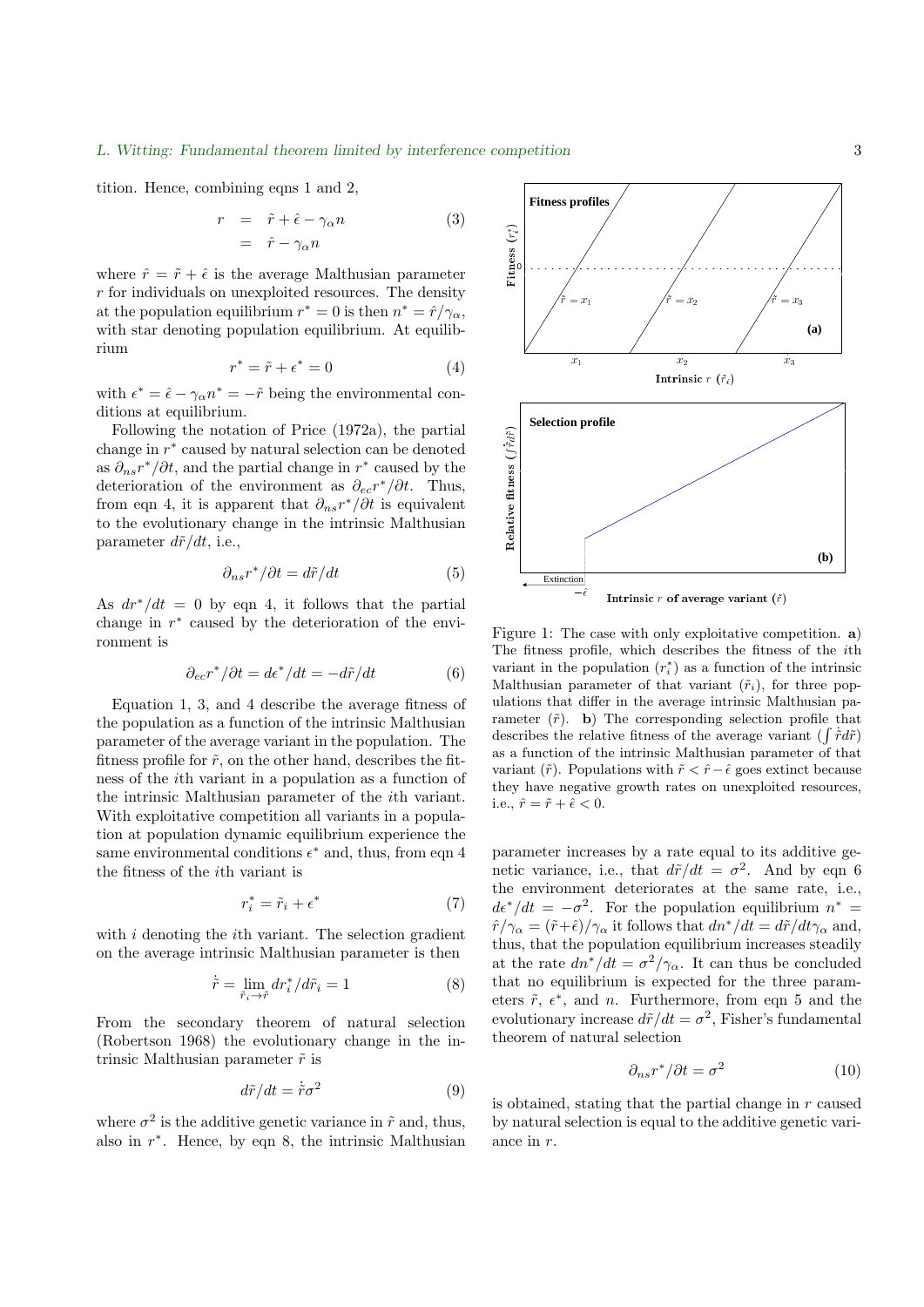The fundamental theorem holds for the case with exploitative competition and a constant genotypic environment because the intrinsic component to fitness is given by the intrinsic Malthusian parameter when competition is purely exploitatively. This is evident from the fitness profile of eqn 7, that is illustrated in Fig. 1a for three populations with different  $\tilde{r}$ . The fitness profile describes the within population relationship between fitness and a trait. Another profile that is interesting is the relative fitness of the average variant given as a function of the trait value of that variant. This profile is the integral of the selection gradient over the average trait value and, thus, it can be referred to as the selection profile. For the case of the fundamental theorem the trait is the intrinsic Malthusian parameter, where the selection profile is obtained by integrating the selection gradient of the average variant (eqn 8) over the intrinsic Malthusian parameter of that variant, i.e., the profile is

$$
\int \tilde{r}d\tilde{r} \tag{11}
$$

given as a function of  $\tilde{r}$ . For the case of exploitative competition the selection profile is shown in Fig. 1b. The profile is identical to the fitness profile in the sense that both the fitness of a variant in a population and the relative fitness of the average variant are proportional to the intrinsic Malthusian parameter of those variants.

#### 3 Interference competition

For the case with interference competition the applicability of the fundamental theorem is limited. To see this let the level of interference  $(\iota)$  represent the number of competitive encounters per individual per unit time, and let it be defined as

$$
\iota = \gamma_{\iota} n \tag{12}
$$

where  $\gamma_{\iota}$  gives the density dependence in  $\iota$ . Then, to describe the density regulation of the population, eqn 3 can be extended to

$$
r = \tilde{r} + \hat{\epsilon} - \gamma_{\alpha} n - \mu \gamma_{\iota} n
$$
  
=  $\tilde{r} + \hat{\epsilon} - \gamma_{\alpha} n - \mu \iota$   
=  $\hat{r} - \gamma n$  (13)

where  $\mu$  is the average cost per unit interference, and  $\gamma = \gamma_{\alpha} + \mu \gamma_{\iota}$  is total density regulation. The constraint of the population equilibrium (eqn 4) applies also to situations with interference competition and, thus, eqns 5 and 6 are also valid. However, the selection pressure on the intrinsic Malthusian parameter is different because

#### 4 Acta Biotheoretica 48 (2000) 107–120

in the absence of interference competition all individuals have access to the same environmental conditions  $\epsilon^*$ , while with interference competition it are the individuals with the highest competitive ability that have access to the most favourable environmental conditions. Thus, the cost of interference  $(\mu)$  is inversely related to the competitive ability of the individual implying that the density regulation of the ith variant in the population can be described as

$$
r_i = \tilde{r}_i + \hat{\epsilon} - \gamma_\alpha n - \mu \iota - \Delta \mu_i \iota \tag{14}
$$

where the subscript  $i$  denotes the *i*th variant, where terms with no subscript applies to all variants, and where  $\Delta \mu_i = \mu_i - \mu$  is the difference in the cost of interference between the ith and the average variant, with  $\mu_i$  being the cost of the *i*th variant and  $\mu$  the cost of the average variant.

As both the competitive ability and the Malthusian parameter of an individual are traits that depend on energy or resource the additive genetic component of the competitive ability is related to the intrinsic Malthusian parameter by a trade-off. Hence, the cost of interference is expected to be an increasing function of  $\tilde{r}$  and, thus, for the *i*th variant in  $\tilde{r}$  the deviation in the cost of interference from the average cost can be approximated as  $\Delta \mu_i = \mu_i - \mu = \psi(\tilde{r}_i - \tilde{r})$ , where  $\psi$  is the within population slope between  $\mu_i$  and  $\tilde{r}_i$  at  $\{\mu, \tilde{r}\}\$ , which represents the average variant. Thus, at the population equilibrium the fitness of the ith variant is

$$
r_i^* = \tilde{r}_i + \hat{\epsilon} - \gamma_\alpha n^* - \mu \tilde{r}_i - \psi \tilde{r}_i (\tilde{r}_i - \tilde{r}) \quad (15)
$$
  
= 
$$
\tilde{r}_i + \epsilon^* - \psi \tilde{r}_i (\tilde{r}_i - \tilde{r})
$$

with  $\epsilon^* = \hat{\epsilon} - \gamma_\alpha n^* - \mu \ell^*$  representing the environmental conditions experienced by the average variant in the population. The selection gradient on the average intrinsic Malthusian parameter is then

$$
\dot{\tilde{r}} = \lim_{\tilde{r}_i \to \tilde{r}} dr_i^* / d\tilde{r}_i = 1 - \psi \iota^* \tag{16}
$$

Hence, from the secondary theorem of natural selection (eqn 9) and  $dn^*/dt = d\tilde{r}/dt\gamma$ , the rates of evolution in respectively the intrinsic Malthusian parameter and the population equilibrium are

$$
d\tilde{r}/dt = (1 - \psi \iota^*)\sigma^2 \qquad (17)
$$
  

$$
dn^*/dt = (1 - \psi \iota^*)\sigma^2/\gamma
$$

and, by eqn 5, the partial change in the average Malthusian parameter caused by natural selection is

$$
\partial_{ns}r^*/\partial t = (1 - \psi t^*)\sigma^2 \tag{18}
$$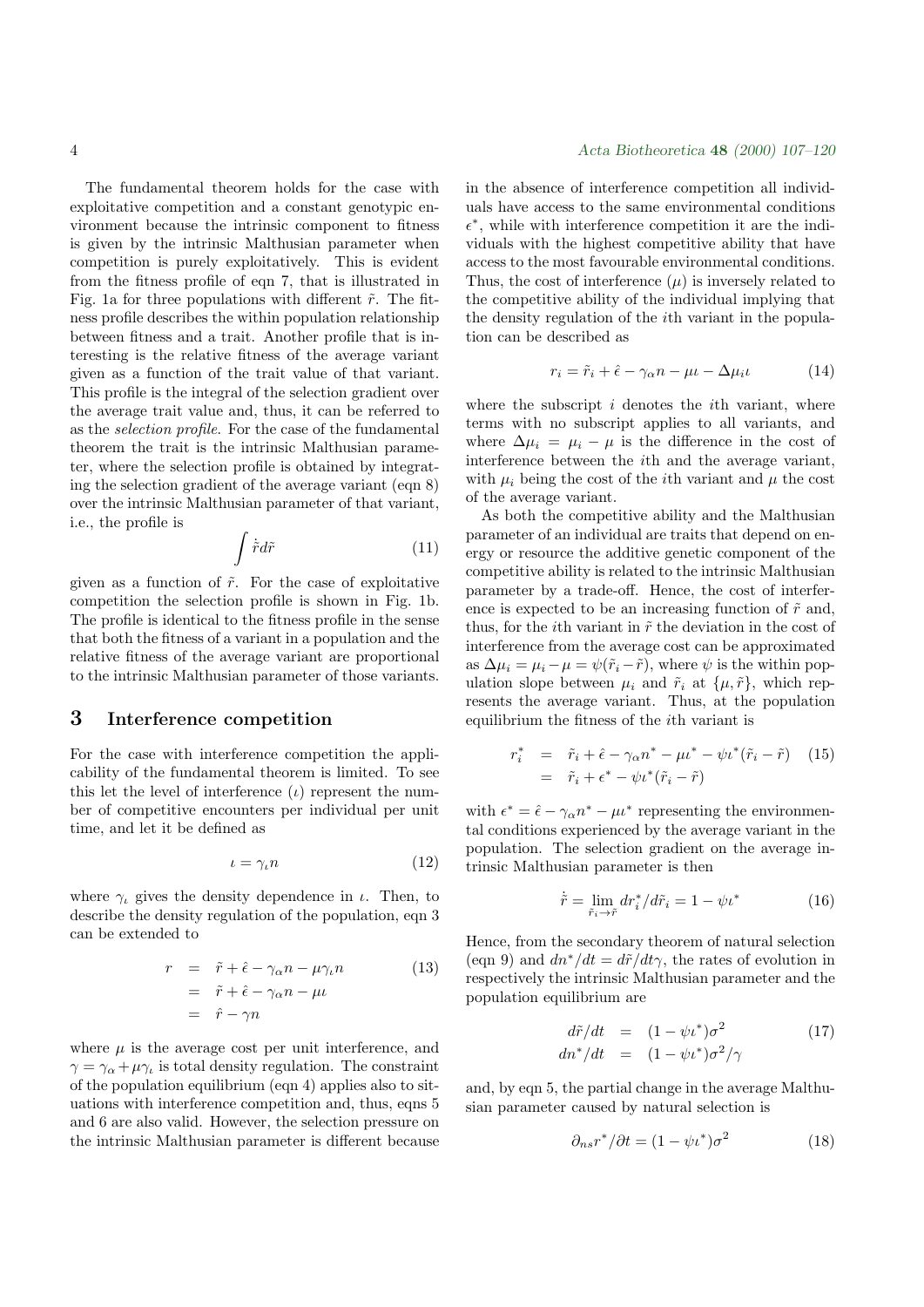From eqn 18 it is apparent that the fundamental theorem applies to situations with interference competition only in two special cases. The first case is when the population density is infinitely small, i.e., when  $n = 0$ . Then the level of interference  $\iota$  is zero and eqn 18 reduces to the fundamental theorem. The second case is when the competitively superior individuals cannot monopolise the resource. In this case  $\psi$  is zero and eqn 18 reduces to the fundamental theorem.

In contrast to the situation with only exploitative competition, the case with interference competition has an evolutionary equilibrium, which is characterised as

$$
\iota^{**} = 1/\psi \qquad (19)
$$
\n
$$
r^{**} = 0
$$
\n
$$
\hat{r}^{**} = \gamma/\gamma_{\iota}\psi
$$
\n
$$
\tilde{r}^{**} = \hat{r}^{**} - \hat{\epsilon}
$$
\n
$$
n^{**} = 1/\gamma_{\iota}\psi
$$
\n
$$
\epsilon^{**} = \hat{\epsilon} - \hat{r}^{**}
$$

where double star indicates the evolutionary equilibrium. Given that the population remains at the population dynamic equilibrium the evolutionary equilibrium of eqn 19 is the global evolutionary attractor. To see this substitute the population equilibrium  $n^* =$  $(\tilde{r}+\hat{\epsilon})/\gamma$  into eqn 12 and obtain  $\iota^* = (\tilde{r}+\hat{\epsilon})\gamma_{\iota}/\gamma$ . Substitute this expression into eqn 16 and obtain the selection gradient  $\dot{\tilde{r}} = 1 - (\tilde{r} + \hat{\epsilon})\psi\gamma_{\iota}/\gamma$ . As the derivative of this gradient  $(d\dot{\tilde{r}}/d\tilde{r} = -\psi \gamma_{\iota}/\gamma)$  is negative for all realistic values of  $\psi$ ,  $\gamma_{\iota}$ , and  $\gamma$  it follows that the evolutionary equilibrium is the global attractor. When instead the population is off the population dynamic equilibrium, dependent on the parameter values, the evolutionary attractor may be a quasi-periodic cycle (Witting 1997).

The fundamental theorem fails for the case with interference competition because the intrinsic component to fitness is given, not by the intrinsic Malthusian parameter in it-self, but instead by a density and frequency dependent balance between the intrinsic Malthusian parameter and the competitive quality of the replicating unit. It is evident, from the fitness profile of eqn 15 that is illustrated in Fig. 2a, that within population fitness is generally not proportional to the intrinsic Malthusian parameter  $\tilde{r}$  for the case with interference competition. For the linear model of this paper, fitness is independent of  $\tilde{r}_i$  at the evolutionary equilibrium  $\tilde{r}^{**}$ , it is positively related to  $\tilde{r}_i$  when  $\tilde{r} < \tilde{r}^{**}$ , and negatively related when  $\tilde{r} > \tilde{r}^{**}$ . As shown by Fig. 2b, the change in the slope of the fitness profile is reflected in the selection profile by an optimum that corresponds to the evolutionary equilibrium. In contrast to the case



selection profile for the case with density dependent inter-Figure 2: a) Fitness profiles, and b) the corresponding ference competition. For details see Fig. 1 and the text.

with only exploitative competition, the shape of the fitness profile and the selection profile are different from one another for the case with interference competition.

#### 4 Discussion

The model in this paper is based on the assumption that the regulating terms are linear in  $r$ . This is a simplification that affects the quantitative results. However, as populations can be expected to be in population dynamic equilibrium, and as non-linear regulating terms are approximately linear in the proximate surroundings of the population equilibrium, the qualitative results are expected to hold for populations close to population equilibrum. Hence, a partial increase in the Malthusian parameter caused by natural selection can be expected for the case with exploitative competition, while a partial decline may be expected for the case with interference competition. These findings are theoretical results, but what can be expected for natural populations?

In the aim of answering this question consider first the exploitative situation, where the partial increase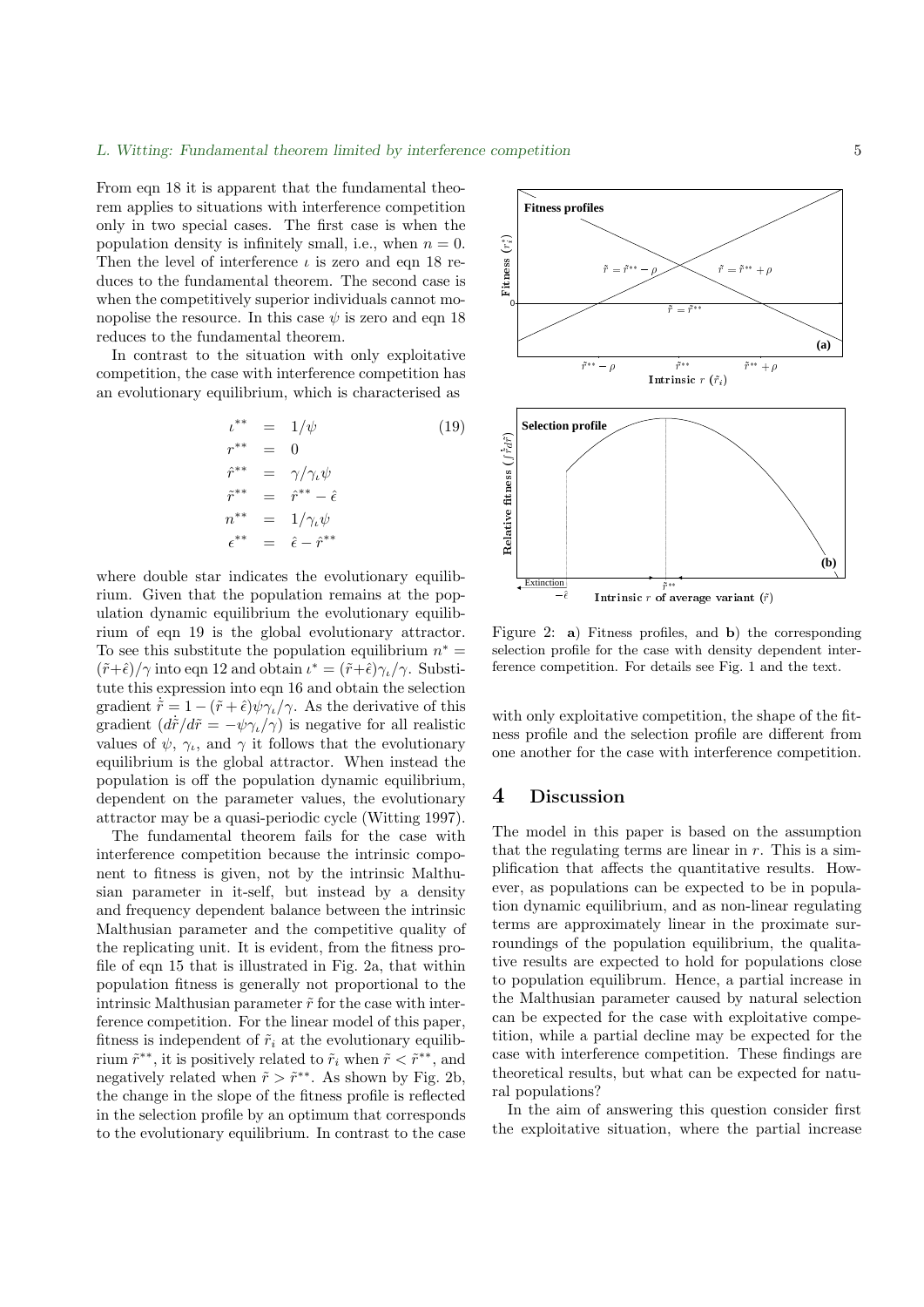in the Malthusian parameter is related to the paradox of a nature in balance. The predicted partial increase imposes an increase in the carrying capacity and a deterioration of the environment. In consequence, for the exploitative case, populations are expected to have high intrinsic growth rates and/or high carrying capacities, while their resources are expected to be over-exploited. The intrinsic growth rates and equilibria of natural populations are though often quite limited, and resources are not necessarily over-exploited. It is well-known that many primary producers are almost unaffected by the presence of herbivores, especially in terrestrial ecosystems where herbivores generally eat less than 10% of the edible plant biomass (e.g., Wiegert and Owen 1971; Ricklefs 1990; Hairston and Hairston 1993).

To explain this paradox of a nature in balance Hairston et al. (1960) proposed and Hairston and Hairston (1993) elaborated the hypothesis that resources are rather unexploited because predators limit herbivores. Dependent upon parameter values this argument may hold for the case with no evolutionary changes. However, on large time scales with selection by exploitative competition the hypothesis of predator limited herbivores requires a Red Queen scenario (Van Valen 1973) where the evolutionary rates in all species are balanced against one another so that there is no overall evolution. The evolutionary rates among species might be balanced in this way in some instances, but there seems to be no reason to expect that a balance be necessarily guaranteed. In the absence of a balance the density of at least one of the involved species is expected to increase in an uncontrolled manner. This is easily seen by applying selection by exploitative competition to Lotka-Volterra predator-prey equations that involve at least three trophic levels (a herb, a herbivore, and a predator). If, in this case, the rate of evolution in the predator exceeds the rate in the prey the predator will eventually over-exploit the prey. If, on the other hand, the rate of evolution is the prey exceeds the rate in the predator, and the herb is easily exploited, the prey is expected to over-exploit the herb.

Due to the general lack of evolutionary balance in trophic systems with only exploitative competition it is understandable that Wynne-Edwards (1962, 1986, 1993) continues to argue that group selection is needed in order to explain the balance of nature. But the conditions for the required type of group selection, where the individuals scarify their own fitness for the benefit of the group, is implausible and for the case with exploitative competition there seems to be no simple solution to the paradox of a natural in balance. This contrasts to the case with density dependent interference competition where the basic prediction of single species models is the evolution of limited population equilibria (eqn 19). Hence, the balance of nature suggests that intra-population interference competition is an important component of the selection pressure on the Malthusian parameter.

A second and independent piece of evidence in favour of the hypothesis of interference competition comes from the joint selection pressure on the Malthusian parameter and the body mass of the organism. As organisms with large body masses generally have evolved from organisms with smaller body masses the correlation between body mass and the intrinsic growth rate and/or the carrying capacity is expected to reflect the selection pressure. If large organisms have evolved by exploitative competition it seems reasonable to expect that they have higher intrinsic growth rates and/or carrying capacities than smaller organisms have. However, the across species allometries document that both the intrinsic growth rates and the population equilibria are smallest in the largest species (Fenchel 1974; Damuth 1981, 1987).

Like the evolutionary equilibrium of eqn 19 can explain a nature in balance, the evolutionary rates of eqn 17 can explain the negative exponents of the allometric relations between body mass and respectively the population equilibrium and the intrinsic growth rate. To see this note that when the level of interference competition is above the level at the evolutionary equilibrium of eqn 19 it follows from eqn 18 that the evolutionary direction is opposite to the direction predicted by the fundamental theorem. Based on the allometric deduction of Witting (1995) it has been shown (Witting 1997) that the evolutionary process of interference competition is expected to stabilise, not at the evolutionary equilibrium of eqn 19, but instead at an evolutionary steady state where the body mass increases exponentially and the level of interference competition is  $\iota^* = (4d-1)/(2d-1)\psi$ , where d is the number of spatial dimensions in which the organism forages. As this level of interference is larger than the level at evolutionary equilibrium it follows from eqn 18 that the evolutionary direction is opposite to the direction of the fundamental theorem. Thus, by eqn 17, it is predicted that both the intrinsic Malthusian parameter and the population equilibrium decline when the body mass increases. The study of Witting (1997) also showed that the allometric deduction of Witting (1995) apply at the evolutionary steady state and, thus, for organisms that forage in two dimensions, the intrinsic Malthusian parameter is expected to scale to the negative 1/4 power of body mass while the population density is expected to scale to the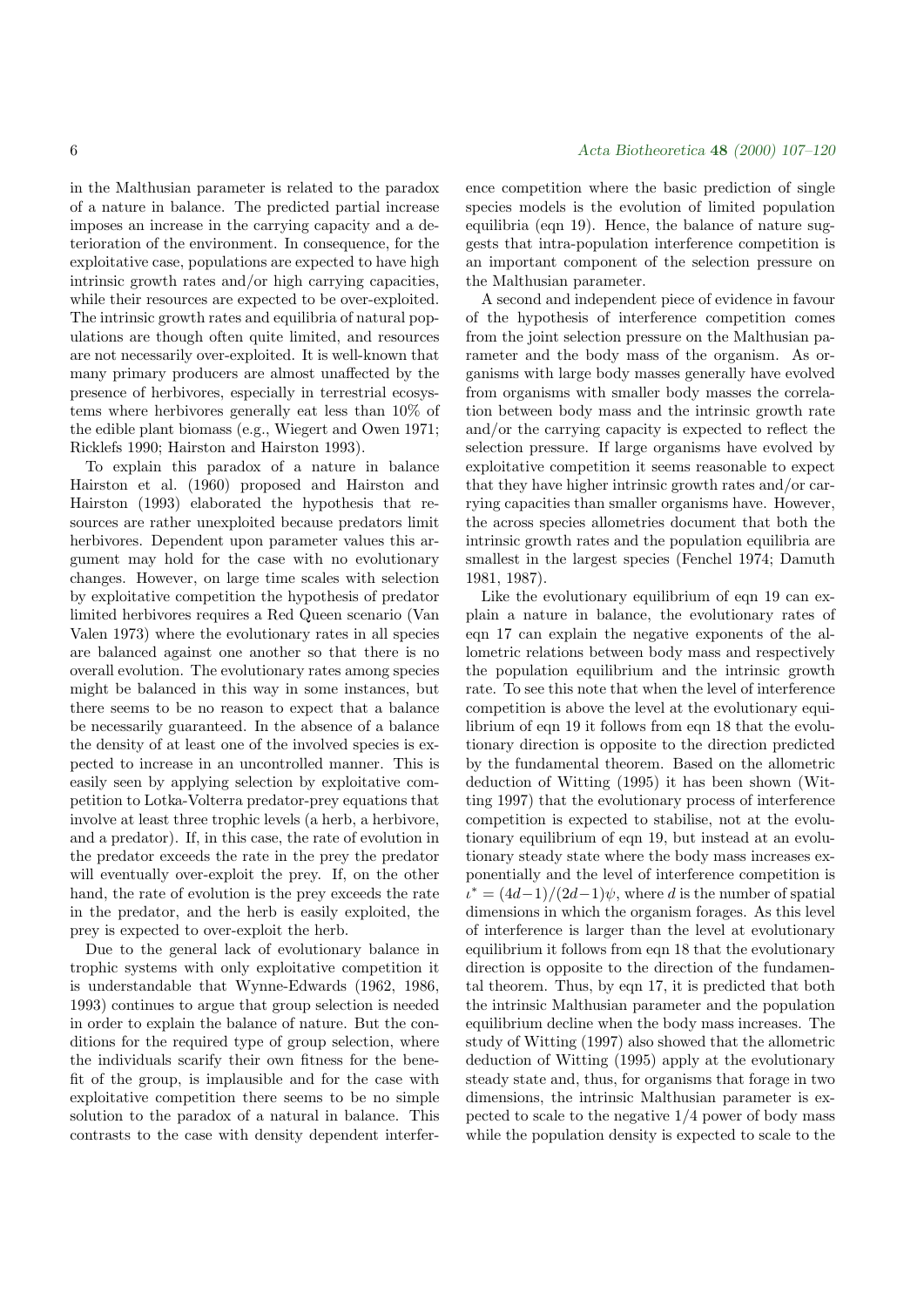negative 3/4 power of body mass. If instead the organism forages in three spatial dimensions the body mass exponents for the intrinsic Malthusian parameter and the population density are expected to be respectively  $-1/6$  and  $-5/6$  (Witting 1995). These predictions are supported by evidence (Fenchel 1974; Damuth 1981, 1987; Witting 1997, 1998) suggesting that interference competition is an important component of the selection pressure on both body mass and the Malthusian parameter.

If interference competition is an essential factor of the selection pressure on the Malthusian parameter it is only in the two special cases, where either the competitively superior individual cannot monopolise the resource or where the population abundance is infinitely small, that the fundamental theorem applies to natural populations. The limit of an infinitely small abundance is the limit that defines the most basic population dynamic law. In the classical theory of population dynamics the Malthusian law

$$
n_t = n_0 e^{\hat{r}t} \tag{20}
$$

that predicts an exponential increase in the population density describes this limit (Malthus 1798). This law is based on the assumption of no evolutionary changes in the Malthusian parameter and, thus, it does not apply when there is additive genetic variance in that parameter. In such cases the fundamental theorem defines a new law of hyper-exponential increase. To deduce this law, note that  $d\hat{r}/dt = \partial_{ns}\hat{r}/\partial t = \sigma^2$  for constant  $\hat{\epsilon}$ . Thus, by integrating  $d\hat{r}/dt = \sigma^2$  it follows that

$$
\hat{r}_t = \hat{r}_0 + \sigma^2 t \tag{21}
$$

where  $\hat{r}_t$  and  $\hat{r}_0$  are the population growth rates at time t and time zero. Thus,  $dn/dt = \hat{r}_t n$  is

$$
dn/dt = (\hat{r}_0 + \sigma^2 t)n \tag{22}
$$

The solution to this equation is the law of hyperexponential increase in population density:

$$
n_t = n_0 e^{\hat{r}_0 t + \sigma^2 t^2 / 2}
$$
\n(23)

Comparing eqns 23 and 20 it is apparent that the rate of increase in population density can be higher than indicated by the Malthusian law, and that the law of hyper-exponential increase reduces to the Malthusian law when the additive genetic variance is zero.

The population dynamic behaviour around the evolutionary equilibrium of interference competition (eqn 19) has been investigated by Witting (1997) for a model with non-overlapping generations. The dynamic behaviour of the model is generally cyclic with periods that coincide with the periods of the cyclic dynamics of forest insects with non-overlapping generations. Cyclic dynamics can be induced by other mechanisms than selection by interference competition, e.g., by predatorprey interactions (e.g., Akçakaya 1992; Hanski et al. 1993; Krebs et al. 1995; Norrdahl 1995; Berryman 1996; Jedrzejewski and Jedrzejewski 1996) or by maternal effects (e.g., Ginzburg and Taneyhill 1994; Inchausti and Ginzburg 1998). But the selection hypothesis seems to be the only hypothesis that from first principles predicts the cyclic sex ratios and body masses that have been observed in populations with cyclic dynamics (e.g., Naumov et al. 1969; Boonstra and Krebs 1979; Stenseth 1982).

If it turns out that interference competition is an essential component of the selection pressure in natural populations it implies that the intrinsic Malthusian parameter and the carrying capacity are inappropriate measures of fitness. This would have severe consequences for our understanding of life history evolution, where the classical theory is based on the assumption that the intrinsic Malthusian parameter and the carrying capacity are appropriate measures of fitness (see Roff 1992; Stearns 1992; Bulmer 1994; Charlesworth 1994). Some of the consequences for the evolution of life history characters are described by Witting (1997) who considers the evolution of body mass, reproductive rate, senescence, ploidy level, sex ratio, sexual reproduction, and eusociality. In the classical theory these characters can be seen as derived traits that are evolutionarily explained by the existence of other, more fundamental, characters. For example, according to the Fisherian sex ratio theory sex ratios evolve from the mating pattern and the ploidy level of the genome (Fisher 1930; Hamilton 1967), and according to the Hamiltonian hypothesis of kin selection eusociality evolves from the presence of kin selection and offspring workers (Hamilton 1964, 1972). With interference competition Witting (1997) concludes that the relationships between derived and fundamental characters tend to be the opposite of the relationships in the classical theory with exploitative competition. With interference competition we can expect that the mating pattern and the ploidy level are evolutionarily determined by the sex ratio, and that kin selection and offspring workers in eusocial species are the evolutionary results of eusociality. Another consequence relates to the evolutionary stability of the evolutionary equilibria. Where the equilibria of exploitative competition tend to be evolutionarily unstable in their fundamental characters, the evolutionary equilib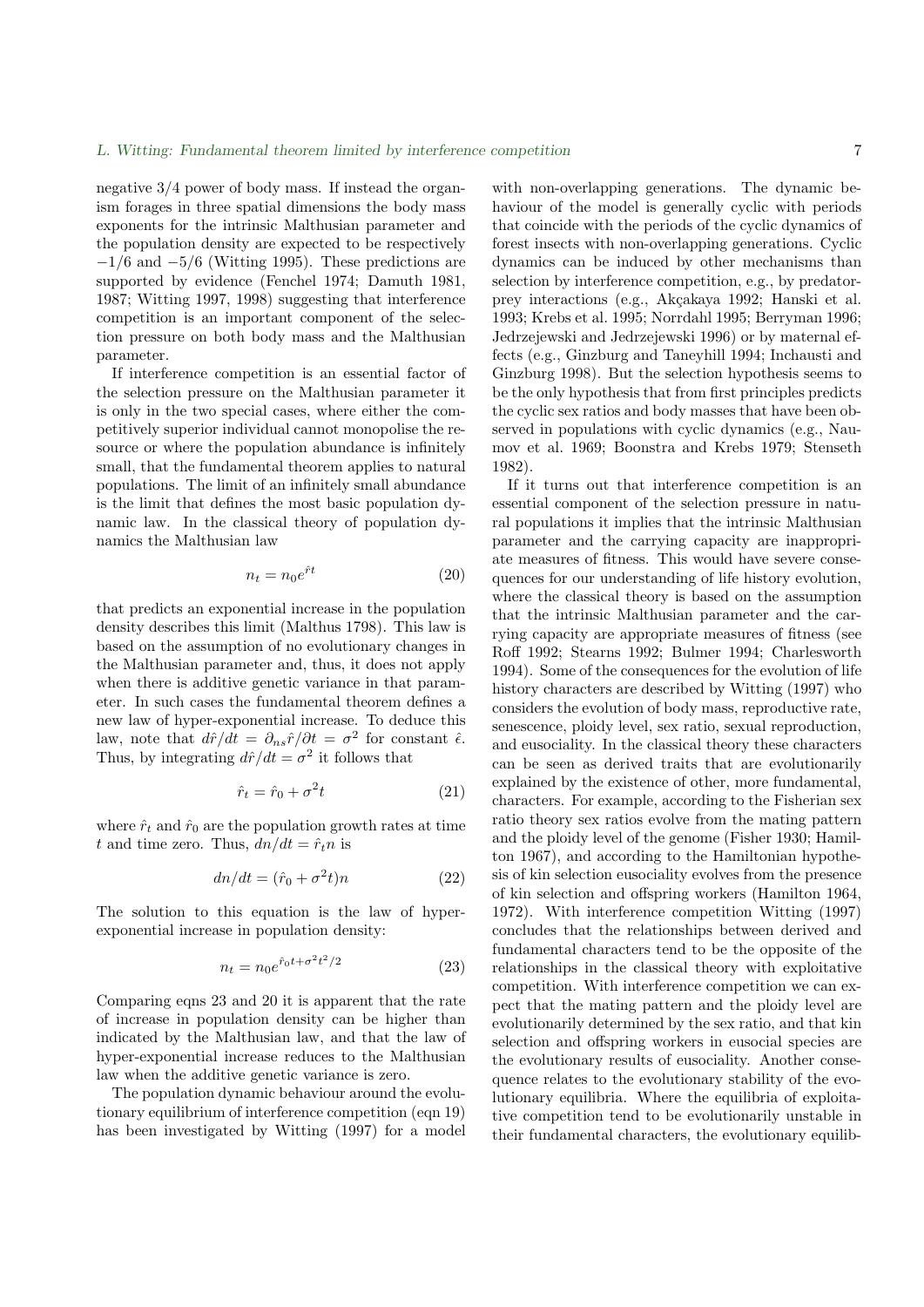ria of interference competition are generally evolutionarily stable (Witting 1997).

Acknowledgements I thank Steven A. Frank, University of California, and an anonymous referee for comments on the paper.

# References

- Akçakaya H. R. (1992). Population cycles of mammals: evidence for a ratio-dependent predation hypothesis. Ecological Monographs 62:119–142.
- Anderson W. W. (1971). Genetic equilibrium and population growth under density-regulated selection. The American Naturalist 105:489–498.
- Berryman A. A. (1996). What causes population cycles of forest lepidoptera? Trends in Ecology and Evolution 11:28–32.
- Boonstra R. Krebs C. J. (1979). Viability of large- and small-sized adults in fluctuating vole populations. Ecology 60:567–573.
- Bulmer M. (1994). Theoretical evolutionary ecology. Sinauer Associates Publishers, Massachusetts.
- Burt A. (1995). The evolution of fitness. Evolution 49:1–8.
- Castilloux A.-M. Lessard S. (1995). The fundamental theorem of natural selection in Ewen' sense (Case of many loci). Theoretical Population Biology 48:306–315.
- Charlesworth B. (1971). Selection in density-regulated populations. Ecology 52:469–474.
- Charlesworth B. (1980). Evolution in age-structured populations. Cambridge University Press, Cambridge.
- Charlesworth B. (1994). Evolution in age-structured populations. 2nd edn. Cambridge University Press, Cambridge.
- Charnov E. L. (1993). Life history invariants. Some explorations of symmetry in evolutionary ecology. Oxford University Press, New York.
- Clarke B. (1972). Density-dependent selection. The American Naturalist 106:1–13.
- Crow J. Kimura M. (1956). Some genetic problems in natural populations. Proceedings of the Third Berkeley Symposium of Mathematical Statistics and Probability 4:1–22.
- Damuth J. (1981). Population density and body size in mammals. Nature 290:699–700.
- Damuth J. (1987). Interspecific allometry of population density in mammals and other animals: the independence of body mass and population energy-use. Biological Journal of the Linnean Society 31:193–246.
- Edwards A. W. F. (1994). The fundamental theorem of natural selection. Biological Reviews 69:443–474.
- Elandt-Johnson R. C. (1971). Probability models and statistical methods in genetics. Wiley, New York.
- Ewens W. J. (1969). A generalized fundamental theorem of natural selection. Genetics 63:531–537.
- Ewens W. J. (1989). An interpretation and proof of the fundamental theorem of natural selection. Theoretical Population Biology 36:167–180.
- Ewens W. J. (1992). An optimizing principle of natural selection in evolutionary population genetics. Theoretical Population Biology 42:333–346.
- Fenchel T. (1974). Intrinsic rate of natural increase: The relationship with body size. Oecologia 14:317–326.
- Fisher R. A. (1930). The genetical theory of natural selection. Clarendon, Oxford.
- Fisher R. A. (1958). The genetical theory of natural selection. 2nd edn. Dover, New York.
- Frank S. A. (1997). The Price equation, Fisher's fundamental theorem, kin selection, and causal analysis. Evolution 51:1712–1729.
- Frank S. A. (1998). Foundations of social evolution. Princeton University Press, Princeton.
- Frank S. A. Slatkin M. (1992). Fisher's fundamental theorem of natural selection. Trends in Ecology and Evolution 7:92–95.
- Ginzburg L. R. Taneyhill D. E. (1994). Population cycles of forest lepidoptera: a maternal effect hypothesis. Journal of Animal Ecology 63:79–92.
- Hairston J. N. G. Hairston S. N. G. (1993). Causeeffect relationships in energy flow, trophic structure, and interspecific interactions. The American Naturalist 142:379–411.
- Hairston S. N. G., Smith F. E., Slobodkin L. B. (1960). Community structure, population control, and competition. The American Naturalist 94:421–425.
- Hamilton W. D. (1964). The genetical evolution of social behaviour. Journal of Theoretical Biology 7:1–52.
- Hamilton W. D. (1967). Extraordinary sex ratios. Science 156:477–488.
- Hamilton W. D. (1972). Altruism and related phenomena, mainly in social insects. Annual Review of Ecology and Systematics 3:193–232.
- Hanski I., Turchin P., Korpimäki E., Henttonen H. (1993). Population oscillations of boreal rodents: regulation by mustelid predators leads to chaos. Nature 364:232–235.
- Inchausti P. Ginzburg L. R. (1998). Small mammals cycles in northern Europe: patterns and evidence for a maternal effect hypothesis. Journal of Animal Ecology 67:180–194.
- Jacquard A. (1974). The genetic structure of populations. Springer-Verlag, Berlin.
- Jedrzejewski W. Jedrzejewski B. (1996). Rodent cycles in relation to biomass and productivity of ground vegetation and predation in the Palearctic. Acta Theriologica 41:1–34.
- Karlin S. Feldman M. W. (1970). Linkage and selection: Two locus symmetric viability model. Theoretical Population Biology 1:39–71.